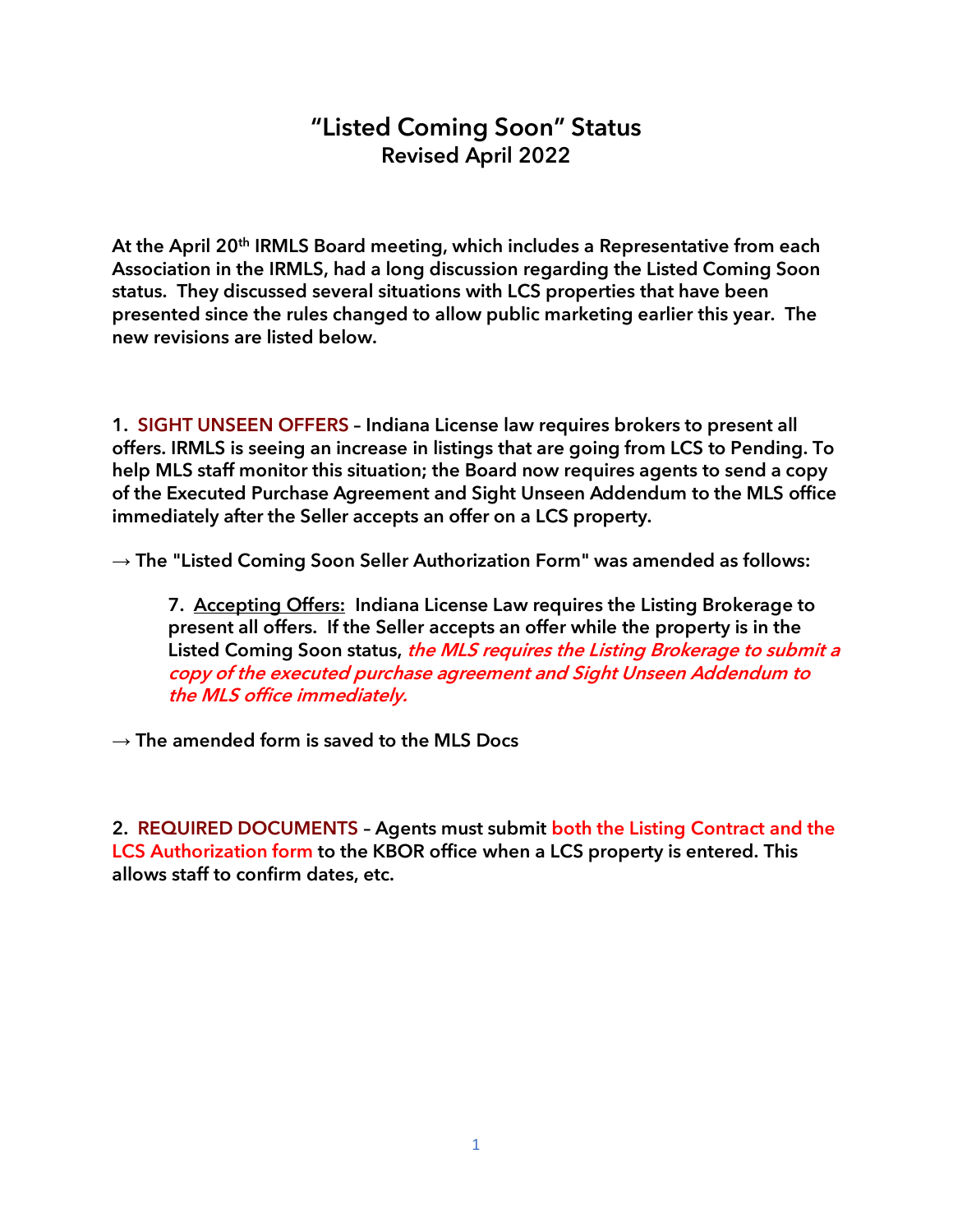## "Listed Coming Soon" Status Revised April 2022

3. "FUTURE SHOWINGS" – ShowingTime is configured to only allow agents to schedule future showings when a listing is in a LCS status. Recently, it was found that the future showing option was disabled manually by many agents.

 $\rightarrow$ The Future Showings option must be enabled. The appointment scheduler should look like the screen shot below. Verify your settings are correct.



NOTE: Once a listing is entered into Paragon, please allow 15 to 20 minutes before checking ShowingTime. It does take a little time to transfer the information over via RETS and to engage the rules etc.

3. "START SHOWING DATE REQUIRED" IN REMARKS – The MLS system is configured to automatically add the Start Showing Date (label & date) to the first line of public Remarks for all LCS listings. In some cases, Agents are removing this information which is considered a violation of the rules. KBOR Staff will now be monitoring the remarks to ensure the display of the Start Showing Date is included. This information is important because it is sent to syndication vendors to let buyers know when the property will be available for showings.